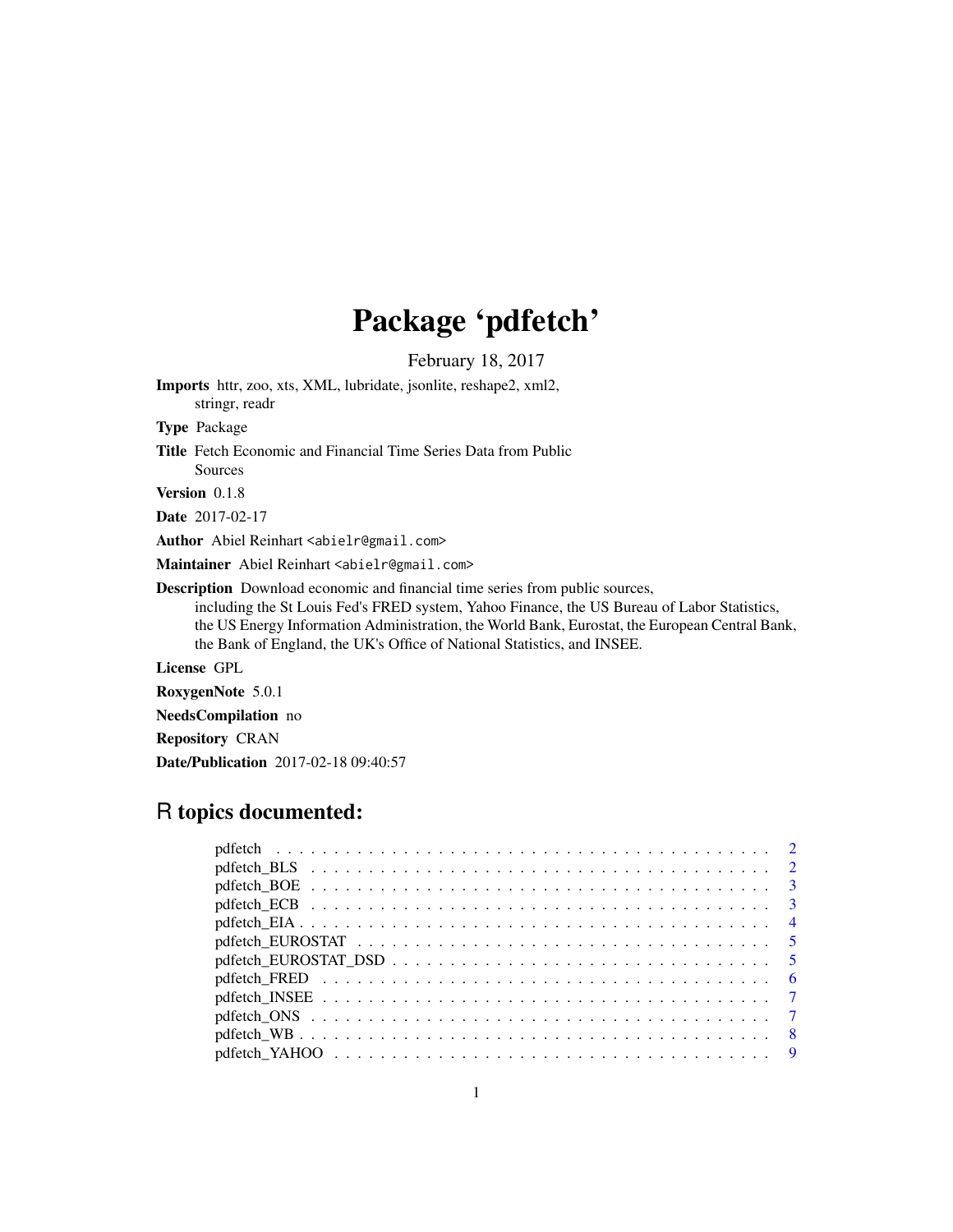#### <span id="page-1-0"></span> $\blacksquare$

pdfetch *A package for downloading economic and financial time series from public sources.*

#### Description

A package for downloading economic and financial time series from public sources.

pdfetch\_BLS *Fetch data from U.S. Bureau of Labor Statistics*

#### Description

Fetch data from U.S. Bureau of Labor Statistics

#### Usage

pdfetch\_BLS(identifiers, from, to)

#### Arguments

| identifiers | a vector of BLS time series IDs                                                                                                   |
|-------------|-----------------------------------------------------------------------------------------------------------------------------------|
| from        | start year                                                                                                                        |
| to          | end year. Note that the request will fail if this is a future year that is beyond the<br>last available data point in the series. |

#### Value

a xts object

#### See Also

<https://www.bls.gov/data/>

#### Examples

```
## Not run:
pdfetch_BLS(c("EIUIR","EIUIR100"), 2005, 2010)
## End(Not run)
```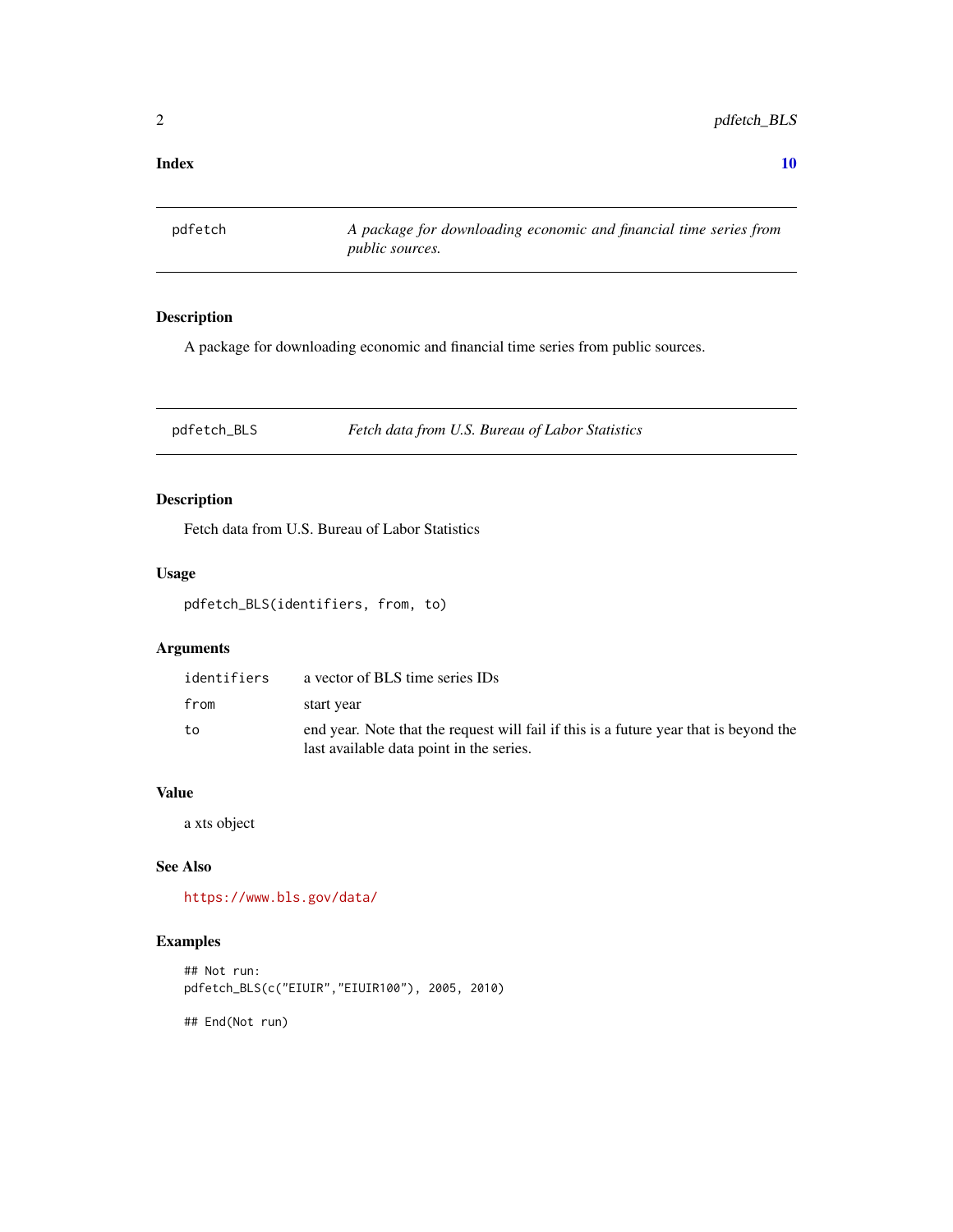<span id="page-2-0"></span>

Fetch data from the Bank of England Interactive Statistical Database

#### Usage

```
pdfetch_BOE(identifiers, from, to = Sys.Date())
```
#### Arguments

| identifiers | a vector of BoE series codes                      |
|-------------|---------------------------------------------------|
| from        | start date                                        |
| to          | end date; if not given, today's date will be used |

#### Value

a xts object

#### See Also

<http://www.bankofengland.co.uk/boeapps/iadb/>

#### Examples

```
## Not run:
pdfetch_BOE(c("LPMVWYR", "LPMVWYR"), "2012-01-01")
```
## End(Not run)

pdfetch\_ECB *Fetch data from European Central Bank's statistical data warehouse*

#### Description

Fetch data from European Central Bank's statistical data warehouse

#### Usage

```
pdfetch_ECB(identifiers)
```
#### Arguments

identifiers a vector of ECB series IDs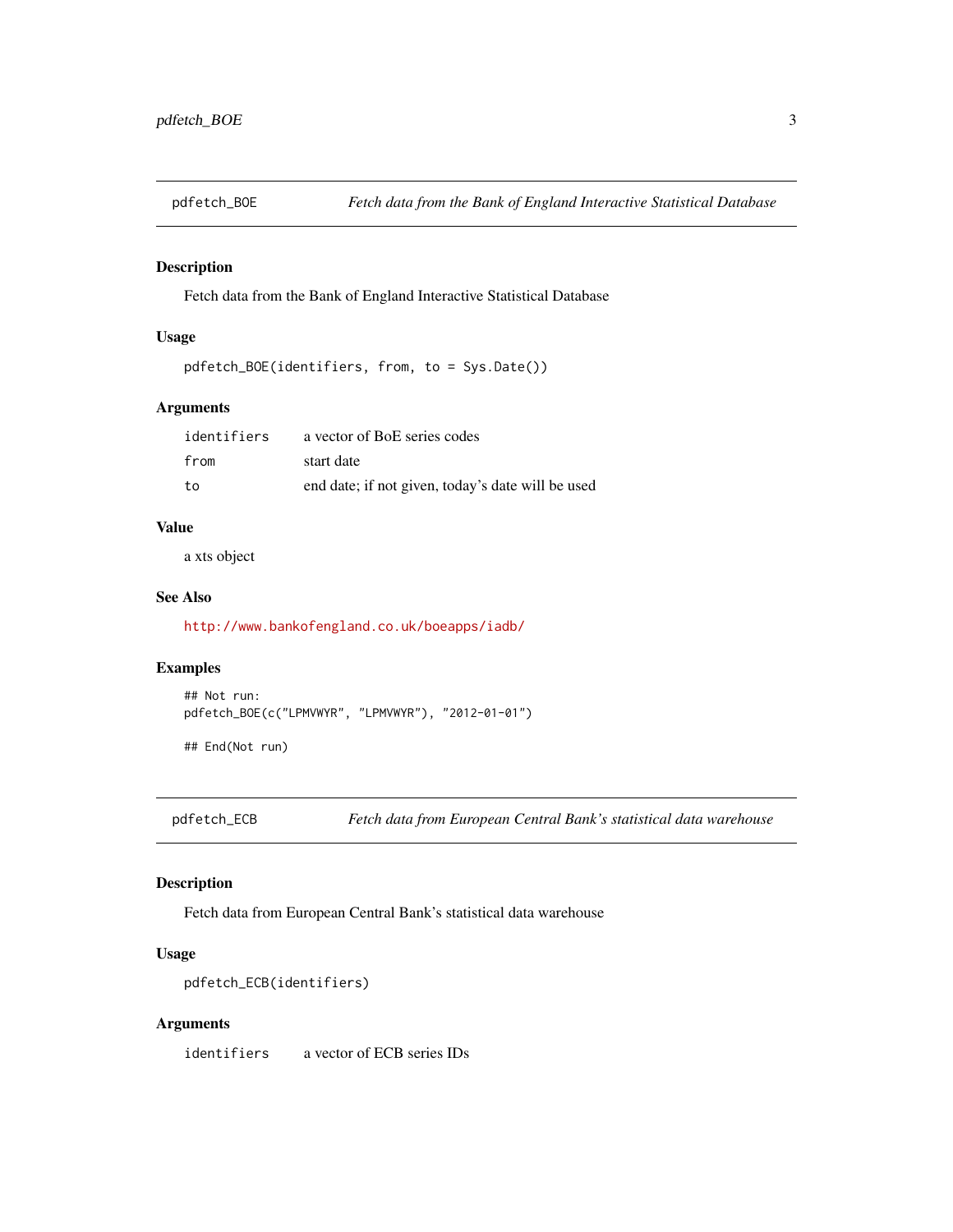#### <span id="page-3-0"></span>Value

a xts object

#### See Also

<http://sdw.ecb.europa.eu/>

#### Examples

## Not run: pdfetch\_ECB("FM.B.U2.EUR.4F.KR.DFR.CHG")

## End(Not run)

#### pdfetch\_EIA *Fetch data from the US Energy Information Administration*

#### Description

Fetch data from the US Energy Information Administration

#### Usage

pdfetch\_EIA(identifiers, api\_key)

#### Arguments

| identifiers | a vector of EIA series codes |
|-------------|------------------------------|
| api_key     | EIA API key                  |

#### Value

a xts object

#### See Also

<http://www.eia.gov/>

#### Examples

```
## Not run:
pdfetch_EIA(c("ELEC.GEN.ALL-AK-99.A","ELEC.GEN.ALL-AK-99.Q"), EIA_KEY)
```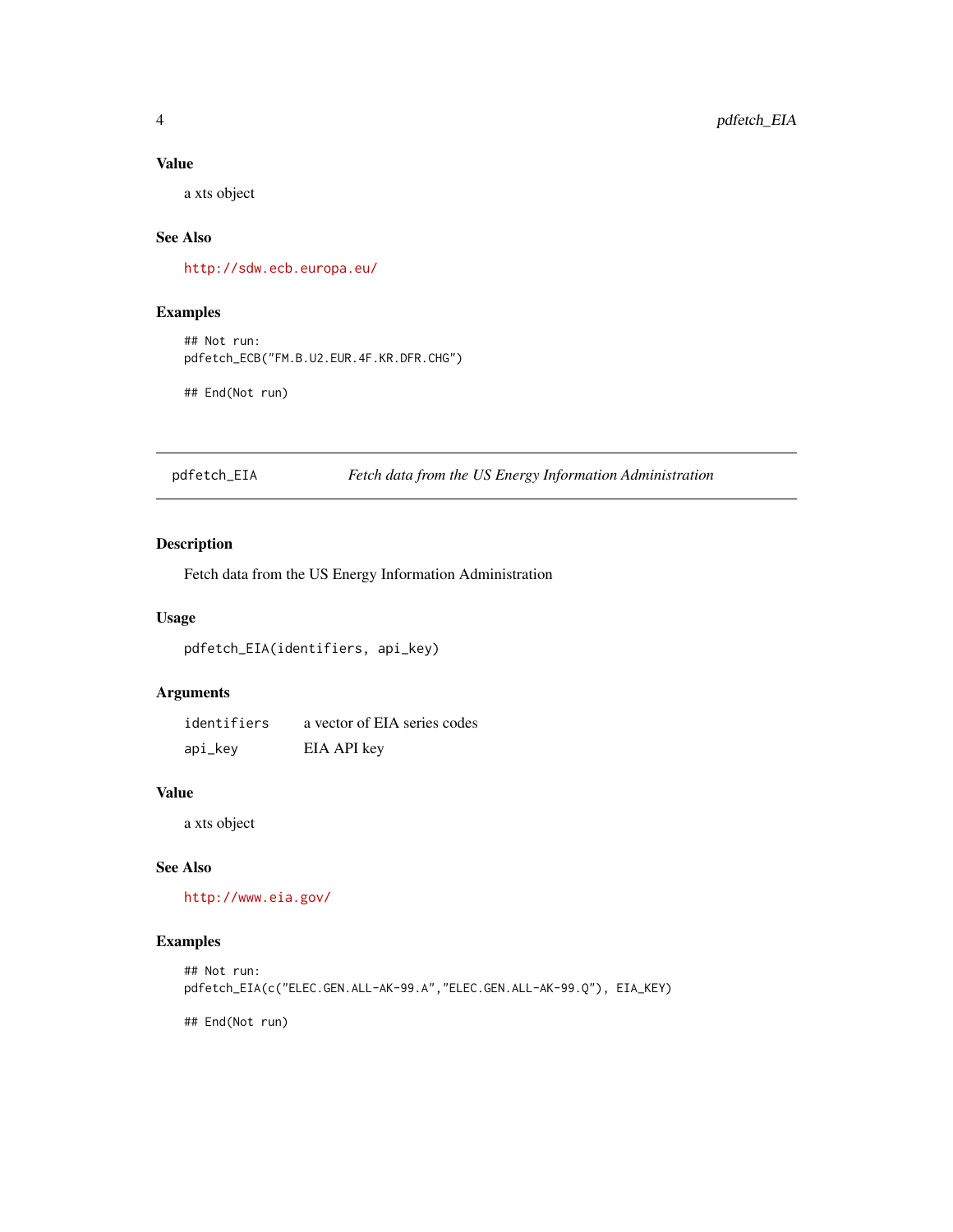<span id="page-4-0"></span>Eurostat stores its statistics in data cubes, which can be browsed at [http://ec.europa.eu/eurosta](http://ec.europa.eu/eurostat/data/database)t/ [data/database](http://ec.europa.eu/eurostat/data/database). To access data, specify the name of a data cube and optionally filter it based on its dimensions.

#### Usage

```
pdfetch_EUROSTAT(flowRef, from, to, ...)
```
#### Arguments

| flowRef  | Eurostat dataset code                                                                                           |
|----------|-----------------------------------------------------------------------------------------------------------------|
| from     | a Date object or string in YYYY-MM-DD format. If supplied, only data on or<br>after this date will be returned  |
| to       | a Date object or string in YYYY-MM-DD format. If supplied, only data on or<br>before this date will be returned |
| $\cdots$ | optional dimension filters for the dataset                                                                      |

#### Value

a xts object

#### Examples

```
## Not run:
pdfetch_EUROSTAT("namq_gdp_c", FREQ="Q", S_ADJ="SWDA", UNIT="MIO_EUR",
                          INDIC_NA="B1GM", GEO=c("DE","UK"))
```
## End(Not run)

pdfetch\_EUROSTAT\_DSD *Fetch description for a Eurostat dataset*

#### Description

Fetch description for a Eurostat dataset

#### Usage

pdfetch\_EUROSTAT\_DSD(flowRef)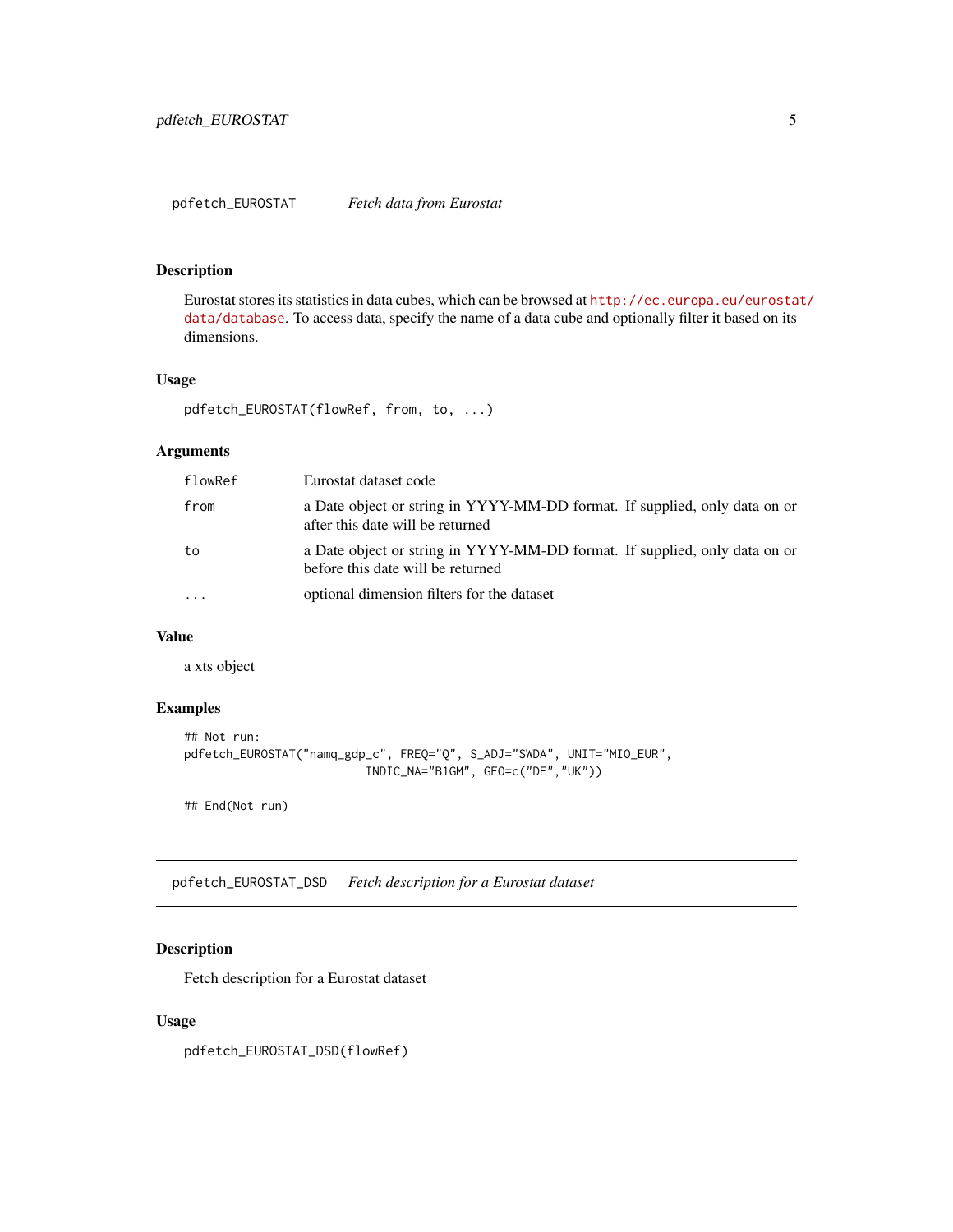#### <span id="page-5-0"></span>Arguments

flowRef Eurostat dataset code

#### Examples

## Not run: pdfetch\_EUROSTAT\_DSD("namq\_gdp\_c")

## End(Not run)

#### pdfetch\_FRED *Fetch data from St Louis Fed's FRED database*

#### Description

Fetch data from St Louis Fed's FRED database

#### Usage

```
pdfetch_FRED(identifiers)
```
#### Arguments

identifiers a vector of FRED series IDs

#### Value

a xts object

#### See Also

<https://fred.stlouisfed.org/>

#### Examples

## Not run: pdfetch\_FRED(c("GDPC1", "PCECC96"))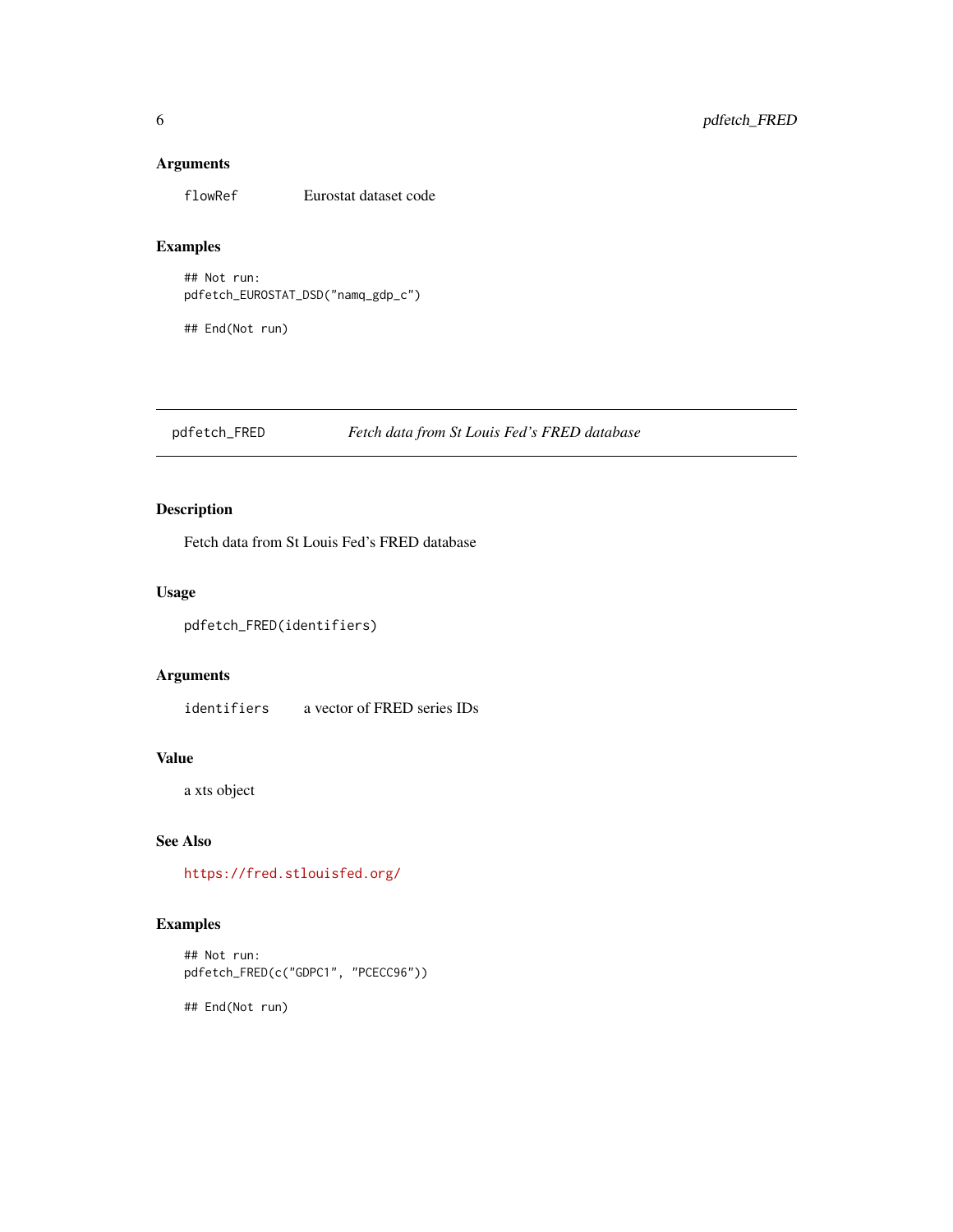<span id="page-6-0"></span>

Fetch data from the French National Institute of Statistics and Economic Studies (INSEE)

#### Usage

```
pdfetch_INSEE(identifiers)
```
#### Arguments

identifiers a vector of INSEE series codes

#### Value

a xts object

#### See Also

<https://www.insee.fr/>

#### Examples

```
## Not run:
pdfetch_INSEE(c("000810635"))
```
## End(Not run)

pdfetch\_ONS *Fetch data from the UK Office of National Statistics*

#### Description

The ONS maintains multiple data products; this function can be used to retrieve data from the Time Series Explorer, see <https://www.ons.gov.uk/timeseriestool>

#### Usage

```
pdfetch_ONS(identifiers, dataset)
```
#### Arguments

| identifiers | a vector of ONS series codes                                                                |
|-------------|---------------------------------------------------------------------------------------------|
| dataset     | optional ONS dataset name, only used if a time series is available in multiple<br>datasets. |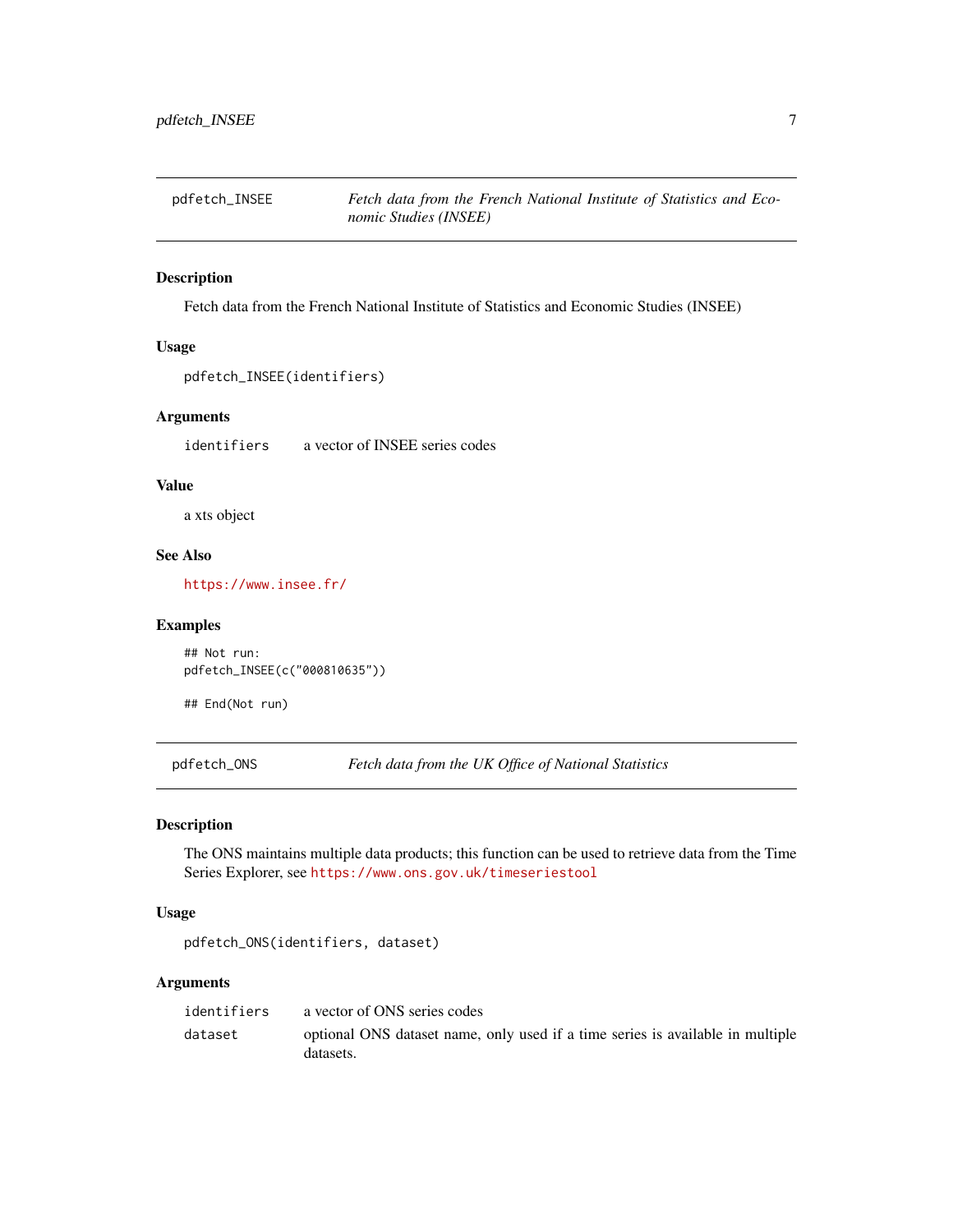#### <span id="page-7-0"></span>Value

a xts object

#### Examples

```
## Not run:
pdfetch_ONS(c("LF24","LF2G"), "lms")
```
## End(Not run)

pdfetch\_WB *Fetch data from World Bank*

#### Description

Fetch data from World Bank

#### Usage

```
pdfetch_WB(indicators, countries = "all")
```
#### Arguments

| indicators | a vector of World Bank indicators                                               |
|------------|---------------------------------------------------------------------------------|
| countries  | a vector of countrie identifiers, which can be 2- or 3-character ISO codes. The |
|            | special option "all" retrieves all countries.                                   |

#### Value

a xts object

#### See Also

<http://data.worldbank.org/>

#### Examples

```
## Not run:
pdfetch_WB("NY.GDP.MKTP.CD", c("BR","MX"))
```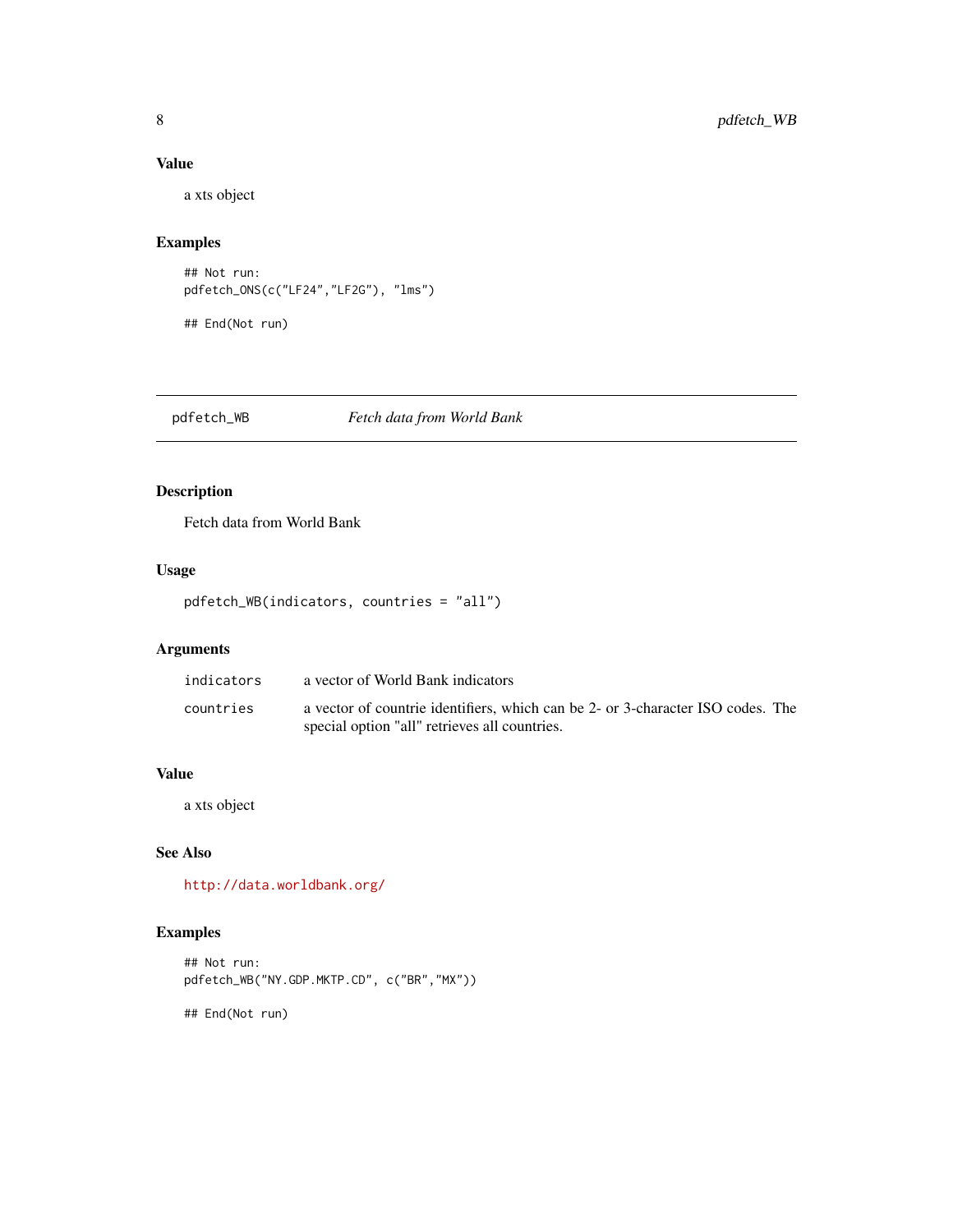<span id="page-8-0"></span>

Fetch data from Yahoo Finance

#### Usage

```
pdfetch_YAHOO(identifiers, fields = c("open", "high", "low", "close",
  "volume", "adjclose"), from = as.Date("2007-01-01"), to = Sys.Date())
```
#### Arguments

| identifiers | a vector of Yahoo Finance tickers                                                                               |
|-------------|-----------------------------------------------------------------------------------------------------------------|
| fields      | can be any of "open", "high", "low", "close", "volume", or "adjclose"                                           |
| from        | a Date object or string in YYYY-MM-DD format. If supplied, only data on or<br>after this date will be returned  |
| to          | a Date object or string in YYYY-MM-DD format. If supplied, only data on or<br>before this date will be returned |

#### Value

a xts object

#### See Also

<https://finance.yahoo.com/>

#### Examples

```
## Not run:
pdfetch_YAHOO(c("^gspc","^ixic"))
pdfetch_YAHOO(c("^gspc","^ixic"), "adjclose")
```